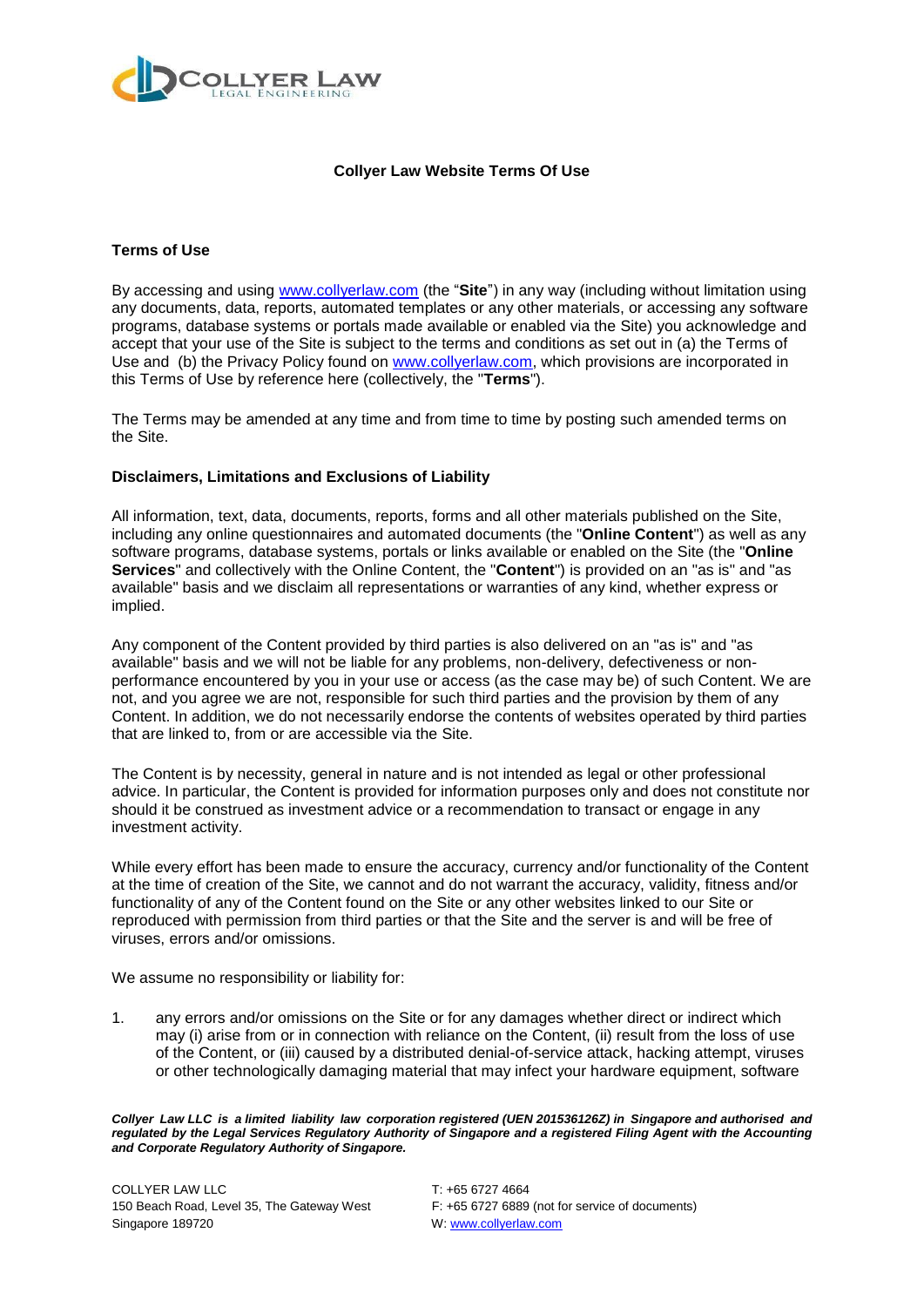programs, data or other proprietary material as a result of the use of the Site or your downloading any material from the Site or any website linked to or from it; or

2. any matter relating to you or any third parties accessing or using the Site or the Content.

The use of the Site is wholly at your own risk.

You agree that neither your use of the Site or any of its Content nor the transmission of emails to addresses on the Site creates any attorney-client relationship between you and Collyer Law LLC. You further acknowledge that the Internet and emails are generally not secure as a means of communication and as such, no confidential information should be provided to us as such disclosure may not be privileged or confidential.

### **Document Assembly Services**

You acknowledge and agree that the download and/or use of any documents generated from the automated templates available on our Site or on the websites of our related companies, FirstCO Technologies Pte Ltd (operating under the trading name "FirstCOUNSEL") and FirstCo Corpchain Pte Ltd (operating under the trading name "FirstCOMPANY") (the "**Online Questionnaires**") does not constitute any legal or other professional advice and that such questionnaires and corresponding documents (the "**Automated Documents**") do not take into account the context of your particular matter or transaction and is not to be considered as legal or other professional advice.

You agree that your access to such services as stated above is also subject to and further conditioned on your accepting and abiding by the separate terms of use, privacy policies, and other policies posted on such respective related company sites, where applicable, and such terms and conditions found therein shall apply equally to you as if you were a customer of such related companies.

#### **Ownership**

All Content is owned by or licensed to us and subject to copyright protection. The Content may not be reproduced, duplicated, sold, transmitted or distributed, or otherwise exploited for any commercial purpose without our prior written consent. Where information/material is reproduced from elsewhere, copyright in respect of these works remain with their respective owners.

You are granted a limited, non-sublicensable licence (revocable at any time) to access and use the Site and the Content for non-commercial and personal use only. Such licence is subject to these Terms and further does not allow the use of any data gathering, harvesting or extraction methods whether automatic or manual. No framing of the Site or creation of any hypertext links or deep links between the Site and any other website is allowed except with our prior written consent. We reserve the right, without notice and in our sole discretion, to terminate your licence to use the Site, and to block or prevent your future access to the Site.

#### **Acceptable Use**

As a condition of use, you agree that you shall not use the Site or any part thereof of it for any purpose prohibited by the Terms or applicable law. You shall not (and shall not permit any third party to):

- 1. interfere with (or attempt to interfere with) the proper functioning of the Site or use the Site in any way not expressly permitted by the Terms; or
- 2. engage in (or attempt to engage in) any potentially harmful or damaging acts directed against us or the Site, including without limitation, violating any security features of the Site, using such means (whether automated or manual) to access, 'scrape', or 'crawl' (or by any other similar means) any pages contained within the Site, introducing viruses, worms or similar harmful or